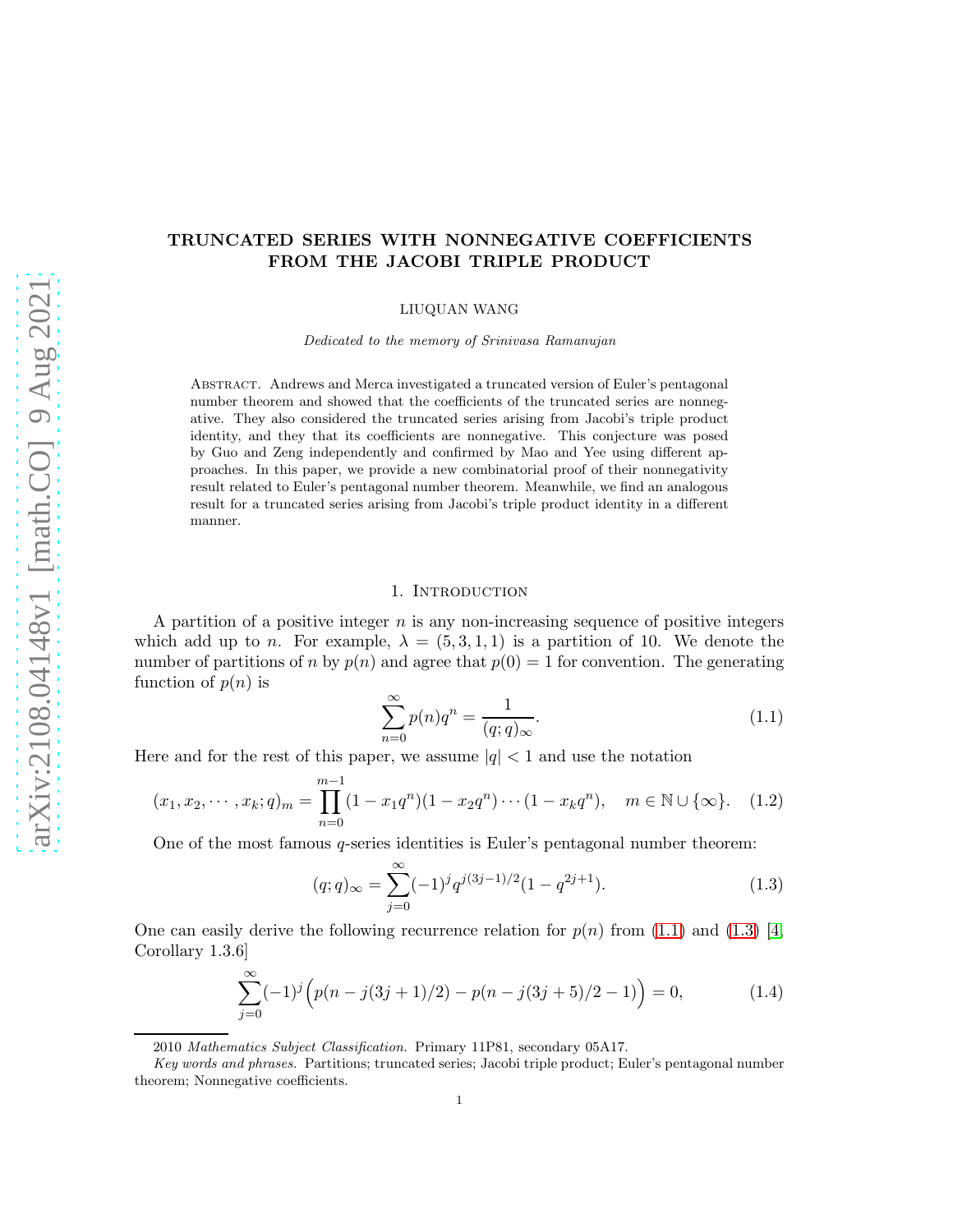#### 2 LIUQUAN WANG

where we assume  $p(m) = 0$  for  $m < 0$ .

In 2012, Andrews and Merca [\[2\]](#page-10-1) studied the truncated series arising from [\(1.3\)](#page-0-1). They established the following interesting identity:

$$
\frac{1}{(q;q)_{\infty}}\sum_{j=0}^{k-1}(-1)^{j}q^{j(3j+1)/2}(1-q^{2j+1}) = 1 + (-1)^{k-1}\sum_{n=k}^{\infty}\frac{q^{\binom{k}{2}+(k+1)n}}{(q;q)_{k}}\begin{bmatrix}n-1\\k-1\end{bmatrix}.
$$
 (1.5)

Here the q-binomial coefficient is defined as

<span id="page-1-3"></span><span id="page-1-0"></span>
$$
\begin{bmatrix} n \\ k \end{bmatrix} = \begin{bmatrix} n \\ k \end{bmatrix}_q := \begin{cases} \frac{(q;q)_n}{(q;q)_k (q;q)_{n-k}}, & \text{if } 0 \le k \le n, \\ 0, & \text{otherwise.} \end{cases}
$$
(1.6)

As a consequence, they proved that for  $k \geq 1$ ,

k−1

$$
(-1)^{k-1} \sum_{j=0}^{k-1} (-1)^j \left( p(n-j(3j+1)/2) - p(n-j(3j+5)/2 - 1) \right) = M_k(n), \qquad (1.7)
$$

where  $M_k(n)$  is the number of partitions of n in which k is the least integer that is not a part and there are more parts  $\geq k$  than there are  $\lt k$ . It follows that for  $n > 0$  and  $k \geq 1$  (see [\[2,](#page-10-1) Corollary 1.3]),

<span id="page-1-1"></span>
$$
(-1)^{k-1} \sum_{j=0}^{k-1} (-1)^j \left( p(n-j(3j+1)/2) - p(n-j(3j+5)/2 - 1) \right) \ge 0.
$$
 (1.8)

Andrews and Merca [\[2,](#page-10-1) Question (1)] asked whether one could give a combinatorial proof of [\(1.7\)](#page-1-0) hopefully characterizing the partitions remaining after a sieving process.

As a generalization of [\(1.3\)](#page-0-1), Jacobi's triple product identity states that for  $z \neq 0$ ,

<span id="page-1-5"></span>
$$
\sum_{j=-\infty}^{\infty} (-z)^j q^{j(j-1)/2} = (z;q)_{\infty}(q/z;q)_{\infty}(q;q)_{\infty}.
$$
\n(1.9)

By considering truncated series arising from Jacobi's triple product identity, Andrews and Merca [\[2,](#page-10-1) Question (2)] and Guo and Zeng [\[7,](#page-10-2) Conjecture 6.1] posed the following conjecture:

<span id="page-1-4"></span>**Conjecture 1.** For positive integers k, R, S with  $k \geq 1$  and  $1 \leq S \leq R/2$ , the coefficient of  $q^n$  with  $n \geq 1$  in

<span id="page-1-2"></span>
$$
(-1)^{k-1} \frac{1}{(q^S, q^{R-S}, q^R; q^R)_{\infty}} \sum_{j=0}^{k-1} (-1)^j q^{Rj(j+1)/2-Sj} (1 - q^{(2j+1)S}) \tag{1.10}
$$

is nonnegative.

Clearly [\(1.8\)](#page-1-1) is the special case  $(R, S) = (3, 1)$  of this conjecture. Guo and Zeng [\[7\]](#page-10-2) provided more evidences to this conjecture, For example, they proved this conjecture for the case  $(R, S) = (4, 1)$  and a weaker inequality for the case  $(R, S) = (2, 1)$ . Note that for  $(R, S) = (4, 1)$  and  $(2, 1)$ , the partition functions generated by the infinite products in [\(1.10\)](#page-1-2) are pod(n) and  $\bar{p}(n)$ , respectively. Here pod(n) counts the number of partitions of n with odd parts distinct, and  $\bar{p}(n)$  enumerates the number of overpartitions of n.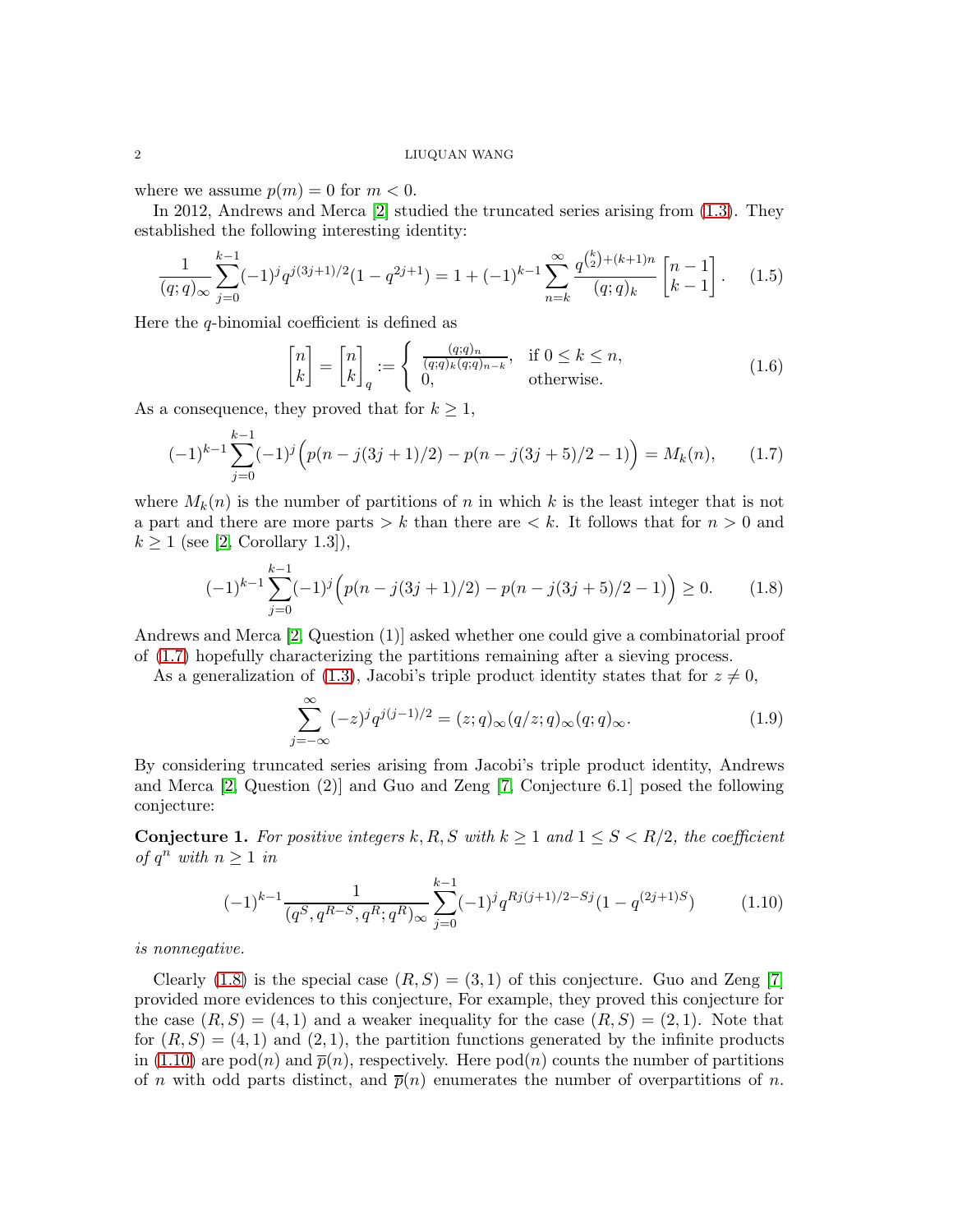Specifically speaking, Guo and Zeng proved the following inequalities in analogy with  $(1.8)$ : for  $n, k \geq 1$ ,

$$
(-1)^{k-1} \sum_{j=0}^{k-1} (-1)^j \left( \text{pod}(n-j(2j+1)) - \text{pod}(n-(j+1)(2j+1)) \right) \ge 0,
$$
 (1.11)

$$
(-1)^{k} \left(\overline{p}(n) + 2\sum_{j=1}^{k} (-1)^{j} \overline{p}(n-j^{2})\right) \ge 0.
$$
\n(1.12)

They proved the above inequalities by establishing identities analogous to [\(1.5\)](#page-1-3). Andrews and Merca [\[3\]](#page-10-3) pointed out that [\(1.5\)](#page-1-3) and analogous identities for  $\bar{p}(n)$  and pod $(n)$  in the work of Guo and Zeng [\[7\]](#page-10-2) are essentially corollaries of the Rogers-Fine identity.

In 2015, two different proofs of Conjecture [1](#page-1-4) were given by Mao [\[10\]](#page-10-4) and Yee [\[13\]](#page-10-5) independently. Mao's proof is algebraic while Yee's proof is combinatorial. Mao [\[10\]](#page-10-4) also proved that Conjecture [1](#page-1-4) is true for all  $k \geq 1$  and  $1 \leq S < R$ .

The inequality [\(1.8\)](#page-1-1) is not an isolated phenomenon. Besides the general result given in Conjecture [1,](#page-1-4) Guo and Zeng [\[7\]](#page-10-2) also provided another example. They considered the partition function  $t(n)$  defined by

<span id="page-2-3"></span><span id="page-2-2"></span>
$$
\sum_{n=0}^{\infty} t(n)q^n = \frac{1}{(q;q)^3_{\infty}}.
$$

Note that  $t(n)$  enumerates the number of partition triples (or equivalently, 3-colored partitions) of n. From Jacobi's identity

$$
(q;q)^3_{\infty} = \sum_{j=0}^{\infty} (-1)^j (2j+1) q^{j(j+1)/2},
$$

One easily finds the recurrence formula

$$
\sum_{j=0}^{\infty} (-1)^j (2j+1)t(n-j(j+1)/2) = 0,
$$
\n(1.13)

where  $t(m) = 0$  for negative m. Guo and Zeng [\[7,](#page-10-2) Conjecture 6.4] conjectured that for  $n, k \geq 1$ , there holds

$$
(-1)^{k} \sum_{j=0}^{k} (-1)^{j} (2j+1)t(n-j(j+1)/2) \ge 0.
$$
 (1.14)

For convenience, we introduce a notation. For any Laurent series

<span id="page-2-0"></span>
$$
f(q) = \sum_{n \in \mathbb{Z}} a_n q^n \quad \text{and} \quad g(q) = \sum_{n \in \mathbb{Z}} b_n q^n \tag{1.15}
$$

with real coefficients, we say that  $f(q) \succeq g(q)$  when  $a_n \geq b_n$  holds for all  $n \in \mathbb{Z}$ . With this notation, [\(1.14\)](#page-2-0) can also be stated as

<span id="page-2-1"></span>
$$
\frac{(-1)^k}{(q;q)_\infty^3} \sum_{j=0}^k (-1)^j (2j+1) q^{j(j+1)/2} \succeq 0.
$$
 (1.16)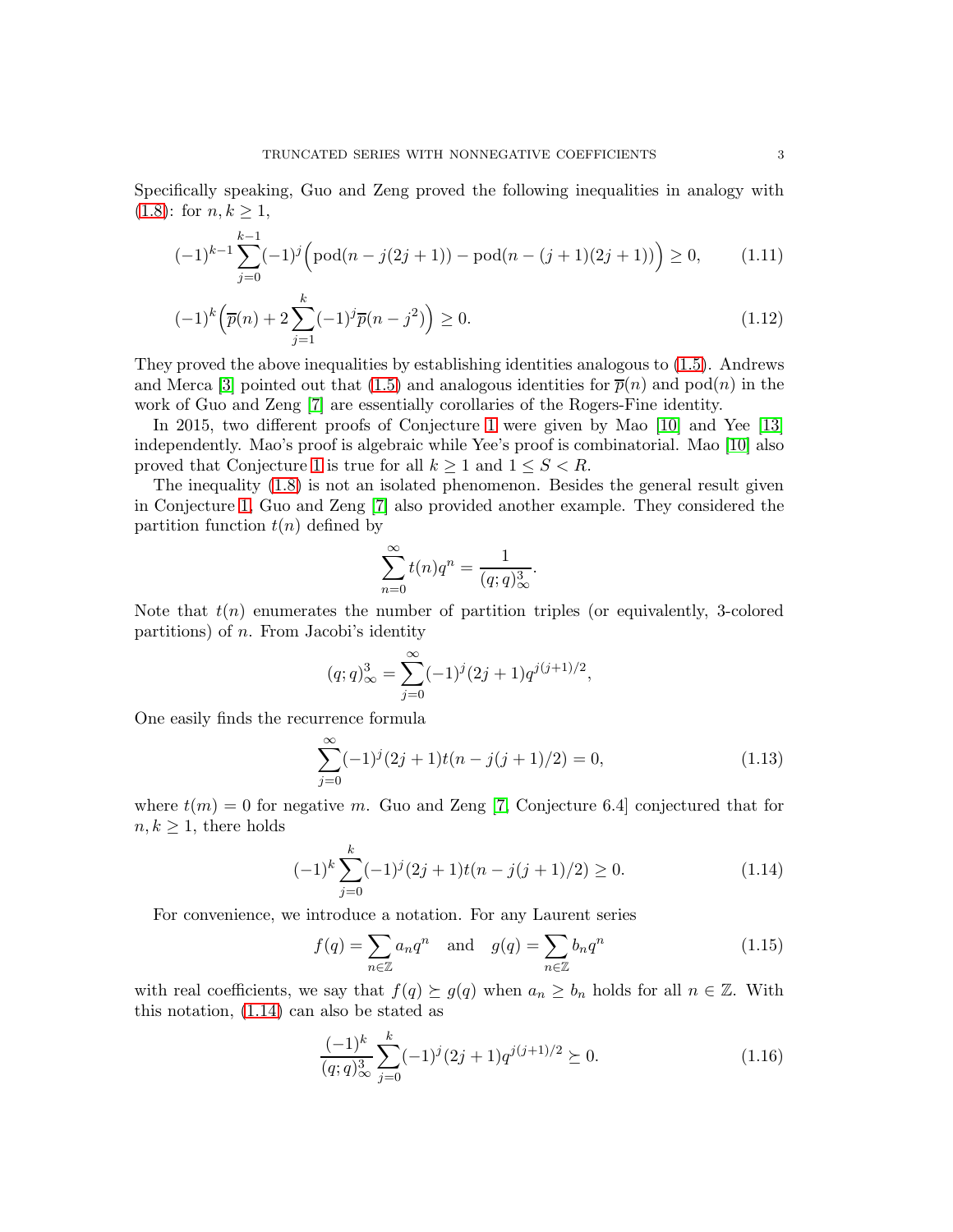#### 4 LIUQUAN WANG

This conjectured was confirmed by Mao [\[10\]](#page-10-4) using q-series manipulations and then proved by He, Ji and Zang [\[8\]](#page-10-6) using combinatorial arguments. Recently, Wang and Yee [\[12\]](#page-10-7) proved that for  $1 \leq S \leq R/2$  and  $m \geq 1$ ,

$$
\frac{1}{(q^R, q^S, q^{R-S}; q^R)_{\infty}} \sum_{n=0}^{m-1} (-1)^n q^{\binom{n+1}{2}R-nS} (1 - q^{(2n+1)S})
$$
\n
$$
= 1 + (-1)^{m-1} q^{\binom{m}{2}R} \sum_{n=m}^{\infty} \sum_{\substack{i+j+h+k=n\\i,j,h,k \ge 0}} \frac{q^{(mj+hk)R+(h-k)S+nR}}{(q^R; q^R)_i (q^R; q^R)_j (q^R; q^R)_h (q^R; q^R)_k} \left[ n-1 \right]_{q^R}.
$$
\n(1.17)

This gives a reminiscent of [\(1.5\)](#page-1-3) and reproves Conjecture [1.](#page-1-4) They also gave explicit series form of the truncated series in  $(1.16)$ , which reconfirms  $(1.16)$ . We remark here that there are other works related to this topic. For example, Chan, Ho and Mao [\[6\]](#page-10-8) investigated the truncated series arising from the quintuple product identity.

Inspired by their works, there are two goals of this paper. First, we want to give a new proof for [\(1.8\)](#page-1-1) by giving a new combinatorial interpretation to its left side. To describe our result, we need few more notations. Let  $P(m)$  be the set of all partitions of m and agree that  $P(m) = \emptyset$  for  $m \leq 0$ . For a finite set A, let |A| denote the number of elements in A. Recall Dyson's rank of a partition  $\lambda$ , denoted as rank $(\lambda)$ , is defined as the largest part minus the number of parts in  $\lambda$ . For any nonnegative integer n and integer j, we denote

<span id="page-3-4"></span><span id="page-3-3"></span><span id="page-3-2"></span>
$$
A_j^{(1)}(n) := \{ \lambda \in P(n - j(3j + 1)/2) : \text{rank}(\lambda) \le 3j \},\tag{1.18}
$$

<span id="page-3-0"></span>
$$
A_j^{(2)}(n) := \{ \lambda \in P(n - j(3j + 1)/2) : \text{rank}(\lambda) > 3j \}. \tag{1.19}
$$

We proved the following theorem, which reproves  $(1.8)$ .

<span id="page-3-1"></span>**Theorem 2.** For  $n > 0, k \ge 1$ ,

$$
(-1)^{k-1} \sum_{j=0}^{k-1} (-1)^j \left( p(n-j(3j+1)/2) - p(n-j(3j+5)/2 - 1) \right)
$$
  
=|A<sub>k-1</sub><sup>(2)</sup>(n)| - |A<sub>-k</sub><sup>(1)</sup>(n)|. (1.20)

Furthermore, we have  $|A_k^{(1)}\rangle$  $\binom{1}{k}(n)| = |A_{k-}^{(2)}|$  $\vert k-1^{(2)}(n)\vert \geq \vert A_{-k}^{(1)}\vert$  $\binom{11}{-k}(n)$ .

Recall that Kolitsch and Burnette [\[9\]](#page-10-9) interpreted the partial sum on the left side of [\(1.8\)](#page-1-1) using partition pairs. Compared with their interpretation, the advantage of [\(1.20\)](#page-3-0) is that we do not need to use partition pairs. Instead, we only need to consider the partitions enumerated by  $p(n - j(3j + 1)/2)$ , which is more natural and closer to the sieving process that Andrews and Merca [\[2\]](#page-10-1) asked for.

The second goal of this paper is to provide more instances of nonnegative series arising from truncated sums. Our question of motivation is: if we start with a new recurrence relation for the partition function  $p(n)$  and study the truncated sums, can we find similar nonnegativity result?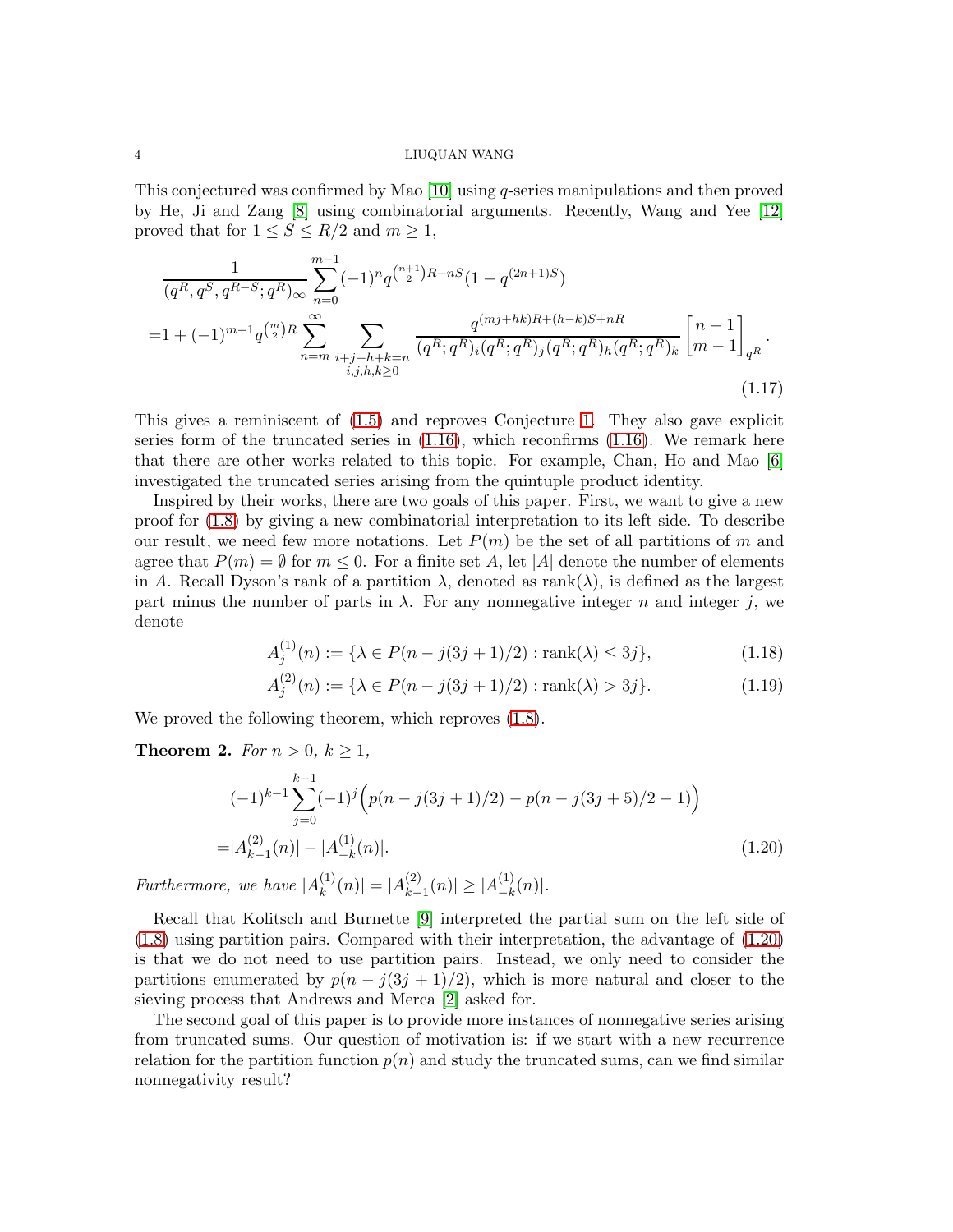A natural candidate of the recurrence relation can be found in the following way. Taking logarithmic differentiation with respect to z on both sides of  $(1.9)$ , we obtain

<span id="page-4-1"></span>
$$
\frac{\sum_{j=-\infty}^{\infty} (-1)^j j z^j q^{j(j-1)/2}}{(z, q/z, q; q)_{\infty}} = \sum_{n=0}^{\infty} \left( \frac{q^{n+1}/z}{1 - q^{n+1}/z} - \frac{z q^n}{1 - z q^n} \right).
$$
 (1.21)

Replacing q by  $q^R$  and setting  $z = q^{R-S}$ , we obtain

$$
\frac{\sum_{j=-\infty}^{\infty} (-1)^j j q^{Rj(j+1)/2-Sj}}{(q^S, q^{R-S}, q^R; q^R)_{\infty}} = \sum_{n=0}^{\infty} \left( \frac{q^{nR+S}}{1 - q^{nR+S}} - \frac{q^{nR+R-S}}{1 - q^{nR+R-S}} \right).
$$
(1.22)

If we set  $(R, S) = (3, 1)$ , then we obtain the following recurrence relation:

<span id="page-4-0"></span>
$$
\sum_{j(3j+1)/2 \le n, j \in \mathbb{Z}} (-1)^j j p\left(n - j(3j+1)/2\right) = d_{1,3}(n) - d_{2,3}(n),\tag{1.23}
$$

where  $d_{r,3}(n)$  is the number of divisors of n which are congruent to r modulo 3. Considering partial sums in [\(1.23\)](#page-4-0), by computation, it appears that

$$
p(n-1) \ge d_{1,3}(n) - d_{2,3}(n),
$$
  
\n
$$
p(n-1) - p(n-2) - 2p(n-5) \le d_{1,3}(n) - d_{2,3}(n),
$$
  
\n
$$
p(n-1) - p(n-2) - 2p(n-5) + 2p(n-7) + 3p(n-12) \ge d_{1,3}(n) - d_{2,3}(n),
$$
  
\n...

This observation motivates us to obtain some inequalities similar to  $(1.8)$ ,  $(1.11)$ ,  $(1.12)$ and  $(1.14)$ . In fact, if we study truncated sums in the series in  $(1.22)$ , we can obtain the following general result in analogy with Conjecture [1.](#page-1-4)

<span id="page-4-2"></span>**Theorem 3.** For positive integers k, R, S with  $k \geq 1$  and  $1 \leq S \leq R$ , the coefficient of  $q^n$  with  $n \geq 1$  in

$$
(-1)^{k-1} \left( \frac{\sum\limits_{j=-k}^{k-1} (-1)^j j q^{Rj(j+1)/2-Sj}}{(q^S, q^{R-S}, q^R; q^R)_{\infty}} - \sum\limits_{n=0}^{\infty} \left( \frac{q^{nR+S}}{1-q^{nR+S}} - \frac{q^{nR+R-S}}{1-q^{nR+R-S}} \right) \right)
$$

is nonnegative.

As a special case, setting  $(R, S) = (3, 1)$ , we confirm our aforementioned observation. Corollary 4. Let  $k \geq 1$  be a positive integer.

(1) If k is odd, we have

$$
\sum_{j=-k}^{k-1} (-1)^j j p(n - j(3j + 1)/2) \ge d_{1,3}(n) - d_{2,3}(n).
$$

 $(2)$  If k is even, we have

$$
\sum_{j=-k}^{k-1} (-1)^j j p(n - j(3j + 1)/2) \le d_{1,3}(n) - d_{2,3}(n).
$$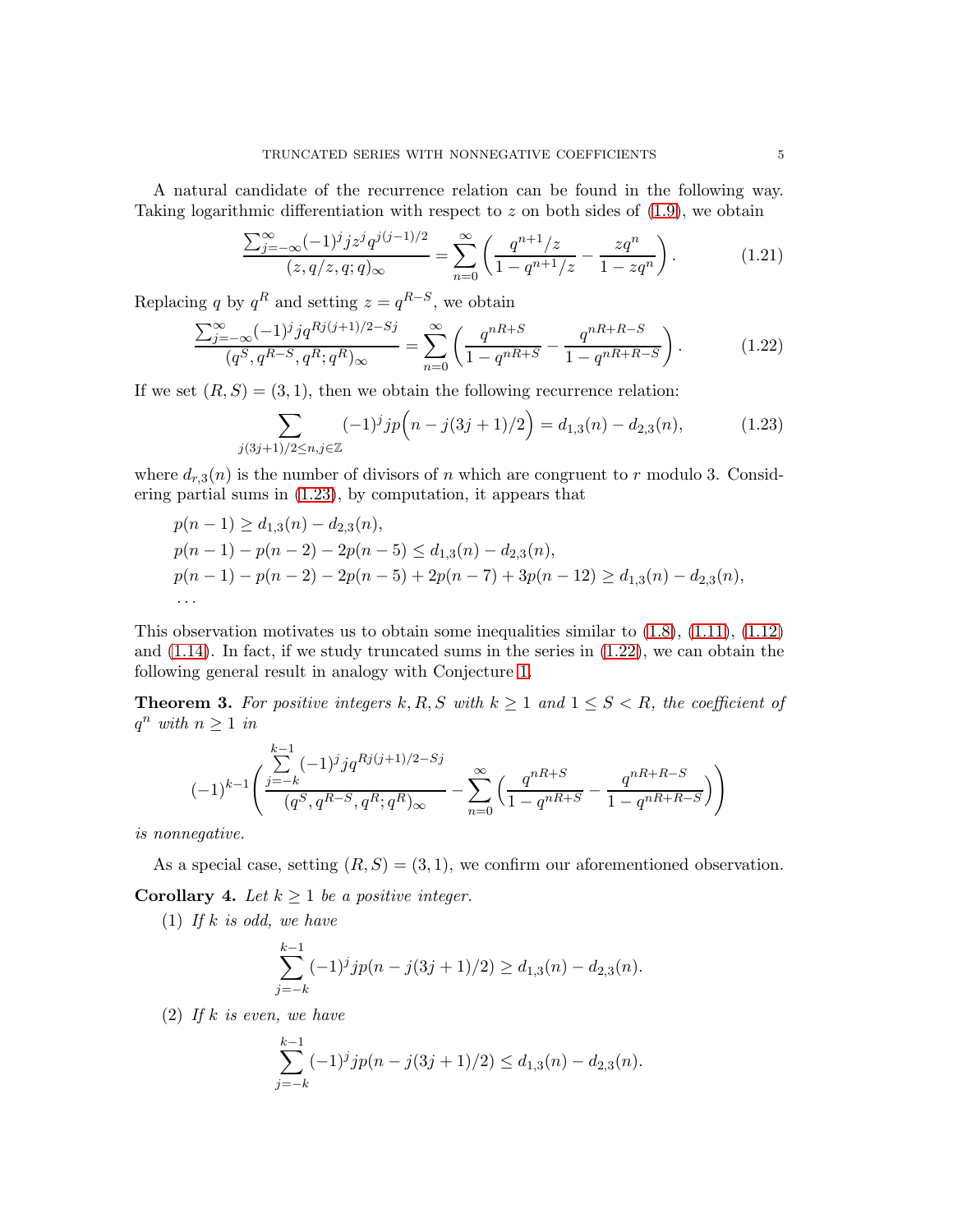#### 6 LIUQUAN WANG

The paper is organized as follows. In Section 2, we first sketch the combinatorial proof of the recurrence relation [\(1.4\)](#page-0-2) given by Bressoud and Zeilberger [\[5\]](#page-10-10), and then we prove Theorem [2.](#page-3-1) In Section 3, we follow the techniques used by Mao [\[10\]](#page-10-4) to prove Theorem [3](#page-4-2) via q-series manipulations. We will pose two open problems in the end of this paper.

# <span id="page-5-0"></span>2. Proof of Theorem [2](#page-3-1)

Bressoud and Zeilberger [\[5\]](#page-10-10) discovered a beautiful bijective proof of Euler's partition recurrence [\(1.4\)](#page-0-2). We sketch their proof here and use it to give a short explanation to  $(1.8).$  $(1.8).$ 

Let  $b(j) = j(3j + 1)/2$ . Then [\(1.4\)](#page-0-2) is equivalent to

$$
\sum_{j \text{ even}} p(n - b(j)) = \sum_{j \text{ odd}} p(n - b(j)).
$$
\n(2.1)

To prove [\(2.1\)](#page-5-0), it suffices to establish a bijection between the two sets of partitions enumerated on both sides. Following Bressoud and Zeilberger, for any partition  $\lambda =$  $(\lambda_1, \dots, \lambda_t) \in P(n - b(j))$  with  $\lambda_1 \geq \lambda_2 \geq \dots \geq \lambda_t$ , we define

$$
\phi(\lambda) := \begin{cases} (t+3j-1,\lambda_1-1,\lambda_2-1,\cdots,\lambda_t-1) & \text{Case 1: if } t+3j \ge \lambda_1 \\ (\lambda_2+1,\lambda_3+1,\cdots,\lambda_t+1,1,\cdots,1) & \text{Case 2: if } t+3j < \lambda_1 \end{cases}
$$

where there are  $\lambda_1 - (t + 3j) - 1$  copies of 1s in Case 2. Note that in Case 1,  $\phi$  maps the elements in  $P(n-b(j))$  to  $P(n-b(j-1))$ . In Case 2,  $\phi$  maps the elements in  $P(n-b(j))$ to  $P(n - b(j + 1))$ . It is not difficult to show that  $\phi^2 = 1$  and thus  $\phi$  is a bijection between  $\bigcup_{j \text{ even}} P(n - b(j))$  and  $\bigcup_{j \text{ odd}} P(n - b(j))$ . This proves [\(2.1\)](#page-5-0) and hence Euler's pentagonal number theorem.

We are now ready to give a proof of  $(1.8)$  in a combinatorial way.

*Proof of Theorem [2.](#page-3-1)* Recall the definitions of  $A_i^{(1)}$  $j^{(1)}(n)$  and  $A_j^{(2)}$  $j^{(2)}(n)$  in [\(1.18\)](#page-3-2) and [\(1.19\)](#page-3-3). It follows that  $P(n - b(j)) = A_i^{(1)}$  $j^{(1)}(n) \cup A_j^{(2)}$  $j^{(2)}(n)$ . From the definition of  $\phi$ , we see that  $\phi$ maps a partition in  $A_i^{(1)}$  $j^{(1)}(n)$  to a partition in  $A_{j-}^{(2)}$  $j_{j-1}(n)$ , and  $\phi$  maps a partition in  $A_{j-1}^{(2)}$  $j_{-1}^{(2)}(n)$ to a partition in  $A_i^{(1)}$  $j^{(1)}(n)$ . Since  $\phi$  is a bijection, we deduce that

$$
|A_j^{(1)}(n)| = |A_{j-1}^{(2)}(n)|.\t(2.2)
$$

We have

$$
(-1)^{k-1} \sum_{j=0}^{k-1} (-1)^j \left( p(n - j(3j + 1)/2) - p(n - j(3j + 5)/2 - 1) \right)
$$
  
= 
$$
(-1)^{k-1} \sum_{j=-k}^{k-1} (-1)^j p(n - j(3j + 1)/2)
$$
  
= 
$$
(-1)^{k-1} \sum_{j=-k}^{k-1} (-1)^j (|A_j^{(1)}(n)| + |A_j^{(2)}(n)|)
$$
  
= 
$$
- (|A_{-k}^{(1)}(n)| + |A_{-k}^{(2)}(n)|) + (|A_{-k+1}^{(1)}(n)| + |A_{-k+1}^{(2)}(n)|) - (|A_{-k+2}^{(1)}(n)|)
$$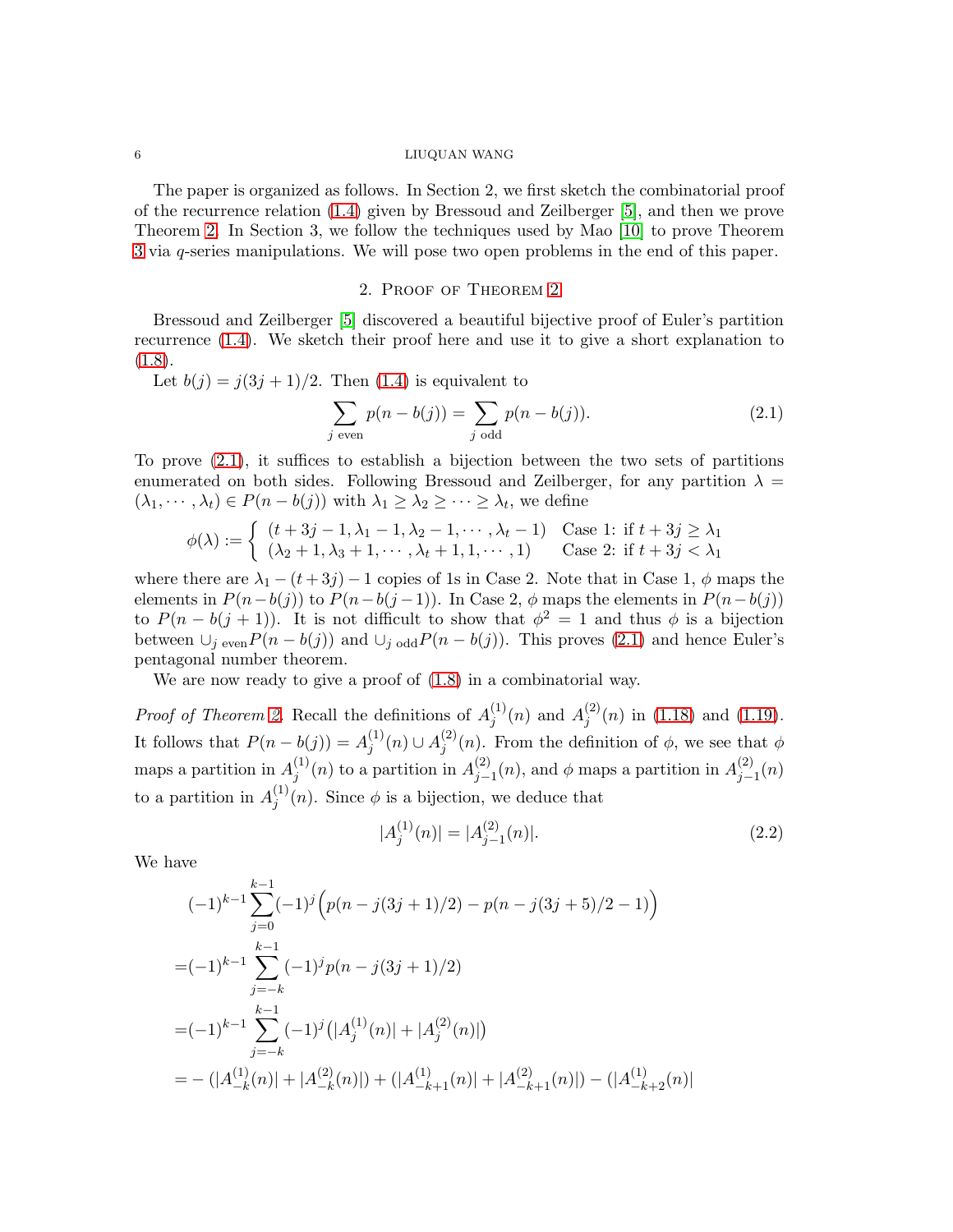TRUNCATED SERIES WITH NONNEGATIVE COEFFICIENTS **7** 

$$
+|A_{-k+2}^{(2)}(n)|)+\cdots-(|A_{k-2}^{(1)}(n)|+|A_{k-2}^{(2)}(n)|)+(|A_{k-1}^{(1)}(n)|+|A_{k-1}^{(2)}(n)|)
$$
  
=|A\_{k-1}^{(2)}(n)|-|A\_{-k}^{(1)}(n)|. (2.3)

This proves [\(1.20\)](#page-3-0). Now it suffices to prove that

<span id="page-6-0"></span>
$$
|A_{k-1}^{(2)}(n)| \ge |A_{-k}^{(1)}(n)|. \tag{2.4}
$$

For any partition  $\lambda = (\lambda_1, \lambda_2, \cdots, \lambda_t)$ , we denote by  $\overline{\lambda} = (\lambda'_1, \lambda'_2, \cdots, \lambda'_s)$  its conjugate partition. That is,  $\lambda'_i$  is the number of parts in  $\lambda$  that are  $\geq i$ . See [\[1,](#page-10-11) pp. 7-8] for more discussion of conjugate partitions. Now for each partition  $\lambda = (\lambda_1, \lambda_2, \cdots, \lambda_t) \in A_{-k}^{(1)}$  $\binom{1}{-k}(n),$ we have

$$
\lambda_1 + \lambda_2 + \dots + \lambda_t = n - \frac{k(3k - 1)}{2}, \quad t - 3k \ge \lambda_1. \tag{2.5}
$$

Consider its conjugation  $\overline{\lambda} = (\lambda'_1, \lambda'_2, \dots, \lambda'_s)$ . We have  $\lambda'_1 \geq \lambda'_2 \geq \dots \geq \lambda'_s$ ,  $\lambda'_1 = t$ ,  $s = \lambda_1$  and hence  $\lambda'_1 - s \geq 3k$ . We define

$$
\psi(\lambda) := (\lambda'_1 + 2k - 1, \lambda'_2, \cdots, \lambda'_s).
$$

Clearly  $\psi$  gives an injection from  $A_{-k}^{(1)}$  $\binom{1}{-k}(n)$  to  $A_{k-}^{(2)}$  $\binom{2}{k-1}(n)$ . Hence [\(2.4\)](#page-6-0) holds. This completes the proof of Theorem [2.](#page-3-1)

Remark 1. We shall give an example illustrating the injection  $\psi$ . We choose  $n = 15$ ,  $k = 2$ . We have

A (1) −2 (15) ={(2, 2, 1, 1, 1, 1, 1, 1),(2, 1, 1, 1, 1, 1, 1, 1, 1),(1, 1, 1, 1, 1, 1, 1, 1, 1, 1)}, A (2) 1 (15) ={(13),(12, 1),(11, 2),(11, 1, 1),(10, 3),(10, 2, 1),(10, 1, 1, 1),(9, 4),(9, 3, 1), (9, 2, 2),(9, 2, 1, 1),(9, 1, 1, 1,),(8, 5),(8, 4, 1),(8, 3, 2),(8, 3, 1, 1),(8, 2, 2, 1), (7, 6),(7, 5, 1),(7, 4, 2),(7, 3, 3)}.

The map  $\psi$  works as:

$$
\psi : (2, 2, 1, 1, 1, 1, 1, 1) \quad (\mapsto \text{conjugation } (8, 2)) \quad \longmapsto (11, 2),
$$
  

$$
\psi : (2, 1, 1, 1, 1, 1, 1, 1, 1) \quad (\mapsto \text{conjugation } (9, 1)) \quad \longmapsto (12, 1),
$$
  

$$
\psi : (1, 1, 1, 1, 1, 1, 1, 1, 1, 1) \quad (\mapsto \text{conjugation } (10)) \quad \longmapsto (13).
$$

# 3. Proof of Theorem [3](#page-4-2)

This section is devoted to proving Theorem [3.](#page-4-2) We will follow the method and use several results in the work of Mao [\[10\]](#page-10-4).

Proof of Theorem [3.](#page-4-2) We denote

$$
D_k(q) := \frac{\sum_{j=-k}^{k-1} (-1)^j j q^{Rj(j+1)/2-Sj}}{(q^S, q^{R-S}, q^R; q^R)_{\infty}} - \sum_{n=0}^{\infty} \left( \frac{q^{nR+S}}{1-q^{nR+S}} - \frac{q^{nR+R-S}}{1-q^{nR+R-S}} \right).
$$
(3.1)

We have

 $-(q^S, q^{R-S}, q^R; q^R)_{\infty}D_k(q)$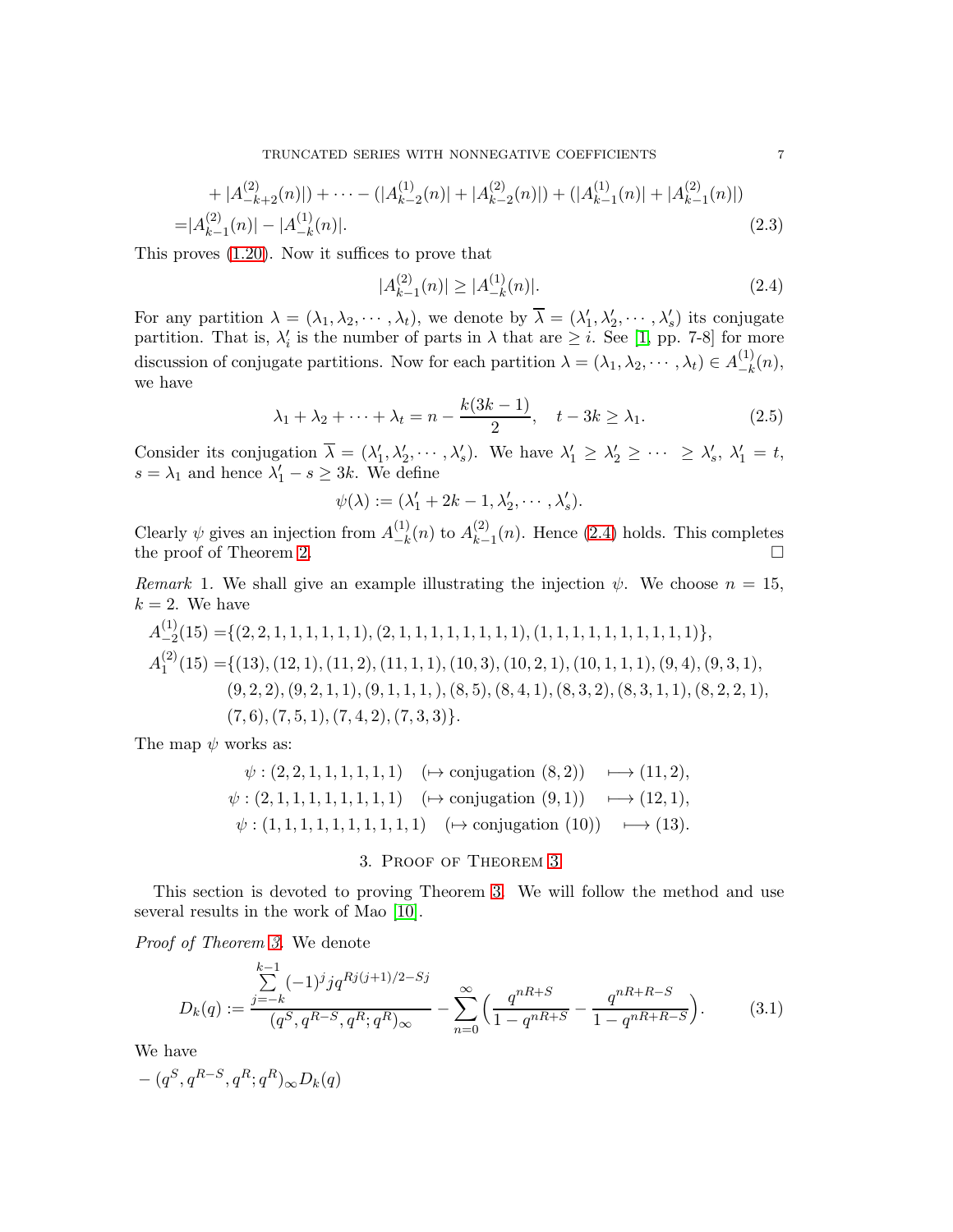$$
= \left(\sum_{j=-\infty}^{-k-1} + \sum_{j=k}^{\infty} \right) (-1)^j j q^{\frac{R}{2}j^2 + (\frac{R}{2} - S)j} \quad \text{(by (1.22))}
$$
  
\n
$$
= \sum_{j=k}^{\infty} \left( (-1)^j j q^{\frac{R}{2}j^2 + (\frac{R}{2} - S)j} + (-1)^{-j-1} (-j-1) q^{\frac{R}{2}(j+1)^2 - (\frac{R}{2} - S)(j+1)} \right)
$$
  
\n
$$
= \sum_{j=0}^{\infty} \left( (-1)^{j+k} (j+k) q^{\frac{R}{2}(j+k)^2 + (\frac{R}{2} - S)(j+k)} + (-1)^{j+k} (j+k+1) q^{\frac{R}{2}(j+k)^2 + (\frac{R}{2} + S)(j+k) + S} \right)
$$
  
\n
$$
= (-1)^k q^{\frac{R}{2}k^2 + (\frac{R}{2} - S)k} \sum_{j=0}^{\infty} \left( (-1)^j (j+k) q^{\frac{R}{2}j^2 + Rjk + (\frac{R}{2} - S)j} + (-1)^j (j+k+1) q^{\frac{R}{2}j^2 + Rjk + (\frac{R}{2} + S)j + S(2k+1)} \right).
$$
  
\n(3.2)

Following [\[10,](#page-10-4) Lemma 3.1], we set

<span id="page-7-0"></span>
$$
f_{R,S,k} := (q^R, q^{Rk-S}; q^R)_{\infty} \sum_{n=0}^{\infty} \frac{q^{Rn}}{(q^R, q^{Rk-S}; q^R)_n}.
$$
 (3.3)

It was proved that  $\left[10,\,\mathrm{Eqs.}\;(3.3)\;\mathrm{and}\;(3.4)\right]$ 

$$
\sum_{j=1}^{\infty} (-1)^{j+1} q^{Rj(j-1)/2 + Rkj + Sj} = 1 - f_{R, -S, k},
$$
\n(3.4)

<span id="page-7-3"></span><span id="page-7-2"></span>
$$
\sum_{j=1}^{\infty} (-1)^{j+1} q^{Rj(j-1)/2+Rkj-Sj} = 1 - f_{R,S,k}.
$$
\n(3.5)

From [\(3.2\)](#page-7-0) we can write

$$
(-1)^{k-1} (q^S, q^{R-S}, q^R; q^R)_{\infty} D_k(q)
$$
  
= $q^{\frac{R}{2}k^2 + (\frac{R}{2}-S)k} ((k-1)I_1(q) + kI_2(q) + I_3(q) + I_4(q)),$  (3.6)

where

<span id="page-7-1"></span>
$$
I_1(q) := \sum_{j=0}^{\infty} (-1)^j q^{\frac{R}{2}(j^2+j)+(kR-S)j},\tag{3.7}
$$

$$
I_2(q) := \sum_{j=0}^{\infty} (-1)^j q^{\frac{R}{2}j^2 + Rjk + (\frac{R}{2} + S)j + S(2k+1)},
$$
\n(3.8)

$$
I_3(q) := \sum_{j=0}^{\infty} (-1)^j (j+1) q^{\frac{R}{2}j^2 + Rjk + (\frac{R}{2} - S)j},
$$
\n(3.9)

$$
I_4(q) := \sum_{j=0}^{\infty} (-1)^j (j+1) q^{\frac{R}{2}j^2 + Rjk + (\frac{R}{2} + S)j + S(2k+1)}.
$$
 (3.10)

We shall treat  $I_1(q), I_2(q), I_3(q)$  and  $I_4(q)$  one by one.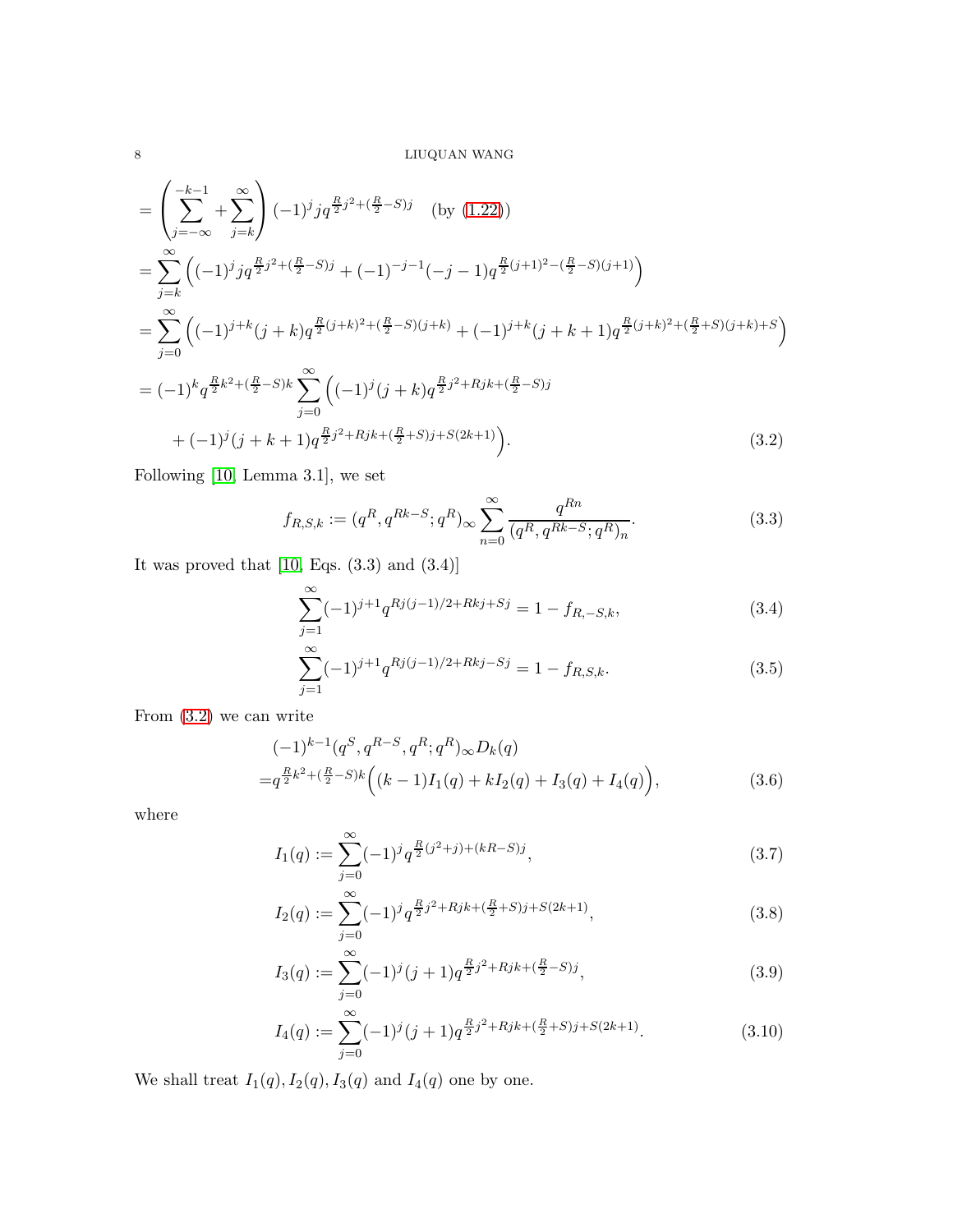First, replacing j by  $j - 1$  in [\(3.7\)](#page-7-1), we obtain

<span id="page-8-0"></span>
$$
I_1(q) = q^{S-kR} \sum_{j=1}^{\infty} (-1)^{j+1} q^{\frac{R}{2}j(j-1)+(kR-S)j} = q^{S-kR} (1 - f_{R,S,k}). \tag{3.11}
$$

Similarly, we have

$$
I_2(q) = \sum_{j=1}^{\infty} (-1)^{j+1} q^{\frac{R}{2}j(j-1)+(kR+S)j+(2S-R)k} = q^{(2S-R)k} (1 - f_{R,-S,k}).
$$
 (3.12)

From  $(3.5)$  we have

$$
\frac{1 - f_{R,S,k}}{(q^S, q^{R-S}, q^R; q^R)_{\infty}}\n= \frac{\sum_{j=1}^{\infty} (-1)^{j+1} q^{Rj(j-1)/2 + Rkj - Sj}}{(q^R, q^{R-S}, q^S; q^R)_{\infty}} \quad \text{(split the sum according to } j \text{ even and odd)}\n= \frac{1}{(q^R, q^S; q^R)_{\infty}} \sum_{j=0}^{\infty} q^{Rj(2j+1) + Rk(2j+1) - S(2j+1)} \times \frac{1 - q^{R(2j+1) + Rk - S}}{(q^{R-S}; q^R)_{\infty}} \succeq 0. \quad (3.13)
$$

Similarly, (see also [\[10,](#page-10-4) p. 21])

$$
\frac{1 - f_{R,-S,k}}{(q^S, q^{R-S}, q^R; q^R)_{\infty}}\n= \frac{\sum_{j=1}^{\infty} (-1)^{j+1} q^{Rj(j-1)/2+Rkj+Sj}}{(q^R, q^{R-S}, q^S; q^R)_{\infty}}\n= \frac{1}{(q^R, q^{R-S}; q^R)_{\infty}} \sum_{j=0}^{\infty} q^{Rj(2j+1)+Rk(2j+1)+S(2j+1)} \times \frac{1 - q^{R(2j+1)+Rk+S}}{(q^S; q^R)_{\infty}} \succeq 0.
$$
\n(3.14)

From  $(3.11)$ – $(3.14)$  we deduce that

<span id="page-8-3"></span><span id="page-8-1"></span>
$$
\frac{I_1(q)}{(q^S, q^{R-S}, q^R; q^R)_{\infty}} \succeq 0,
$$
\n(3.15)

<span id="page-8-4"></span><span id="page-8-2"></span>
$$
\frac{I_2(q)}{(q^S, q^{R-S}, q^R; q^R)_{\infty}} \succeq 0.
$$
\n(3.16)

Now we turn to  $I_3(q)$ . From [\[10,](#page-10-4) p. 22] we find

$$
\sum_{j=0}^{\infty} (-1)^j (j+1)a^j q^{j(j+1)/2} = (a, q; q)_{\infty} \sum_{n=0}^{\infty} \sum_{m=0}^{\infty} \frac{q^{2n+m}}{(a, q; q)_n (1 - aq^{n+m})}.
$$
 (3.17)

Replacing q by  $q^R$  and setting  $a = q^{kR-S}$ , we obtain

$$
I_3(q) = \sum_{j=0}^{\infty} (-1)^j (j+1) q^{\frac{R}{2}j(j+1)+(kR-S)j}
$$
  
=  $(q^{kR-S}, q^R; q^R)_{\infty} \sum_{n=0}^{\infty} \sum_{m=0}^{\infty} \frac{q^{R(2n+m)}}{(q^{kR-S}, q^R; q^R)_n (1-q^{kR-S+R(n+m)})}.$  (3.18)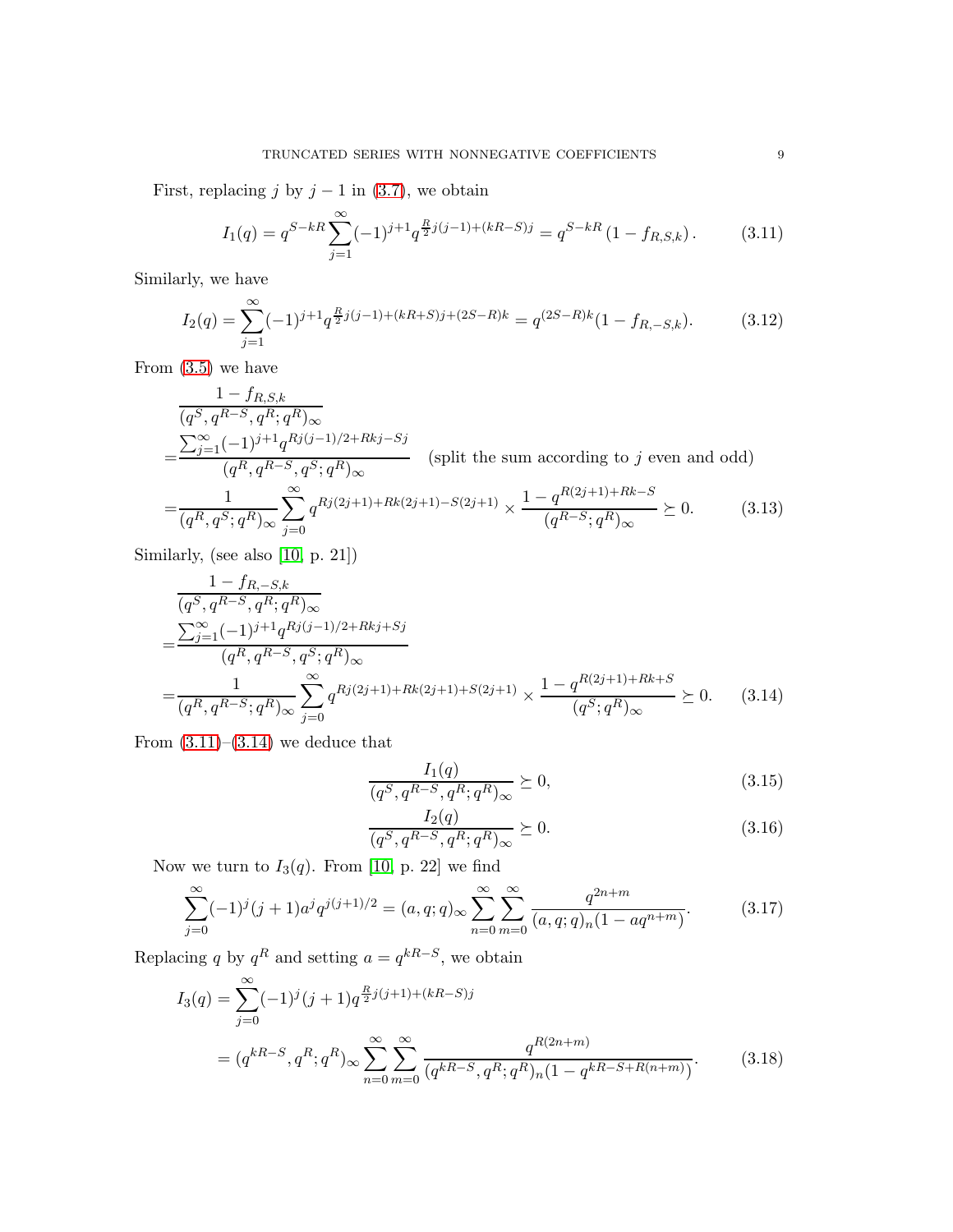It follows that

$$
\frac{I_3(q)}{(q^S, q^{R-S}, q^R; q^R)_{\infty}}\n= \frac{1}{(q^S; q^R)_{\infty} (q^{R-S}; q^R)_{k-1}} \sum_{n=0}^{\infty} \sum_{m=0}^{\infty} \frac{q^{R(2n+m)}}{(q^{kR-S}, q^R; q^R)_n (1 - q^{kR-S+R(n+m)})} \succeq 0.
$$
 (3.19)

Similarly, replacing q by  $q^R$  and setting  $a = q^{kR+S}$  in [\(3.17\)](#page-8-2), we obtain

$$
I_4(q) = \sum_{j=0}^{\infty} (-1)^j (j+1) q^{\frac{R}{2}j(j+1)+(kR+S)j+S(2k+1)}
$$
  
=  $q^{S(2k+1)} (q^{kR+S}, q^R; q^R)_{\infty} \sum_{n=0}^{\infty} \sum_{m=0}^{\infty} \frac{q^{R(2n+m)}}{(q^{kR+S}, q^R; q^R)_n (1-q^{kR+S+R(n+m)})}$ . (3.20)

It follows that

$$
\frac{I_4(q)}{(q^S, q^{R-S}, q^R; q^R)_{\infty}}
$$
\n
$$
= \frac{q^{S(2k+1)}}{(q^{R-S}; q^R)_{\infty}(q^S; q^R)_k} \sum_{n=0}^{\infty} \sum_{m=0}^{\infty} \frac{q^{R(2n+m)}}{(q^{kR+S}, q^R; q^R)_n (1 - q^{kR+S+R(n+m)})} \succeq 0.
$$
\n(3.21)

Combining  $(3.15)$ ,  $(3.16)$ ,  $(3.19)$  and  $(3.21)$ , from  $(3.6)$  we conclude that

$$
(-1)^{k-1}D_k(q) \succeq 0.
$$

<span id="page-9-2"></span><span id="page-9-1"></span><span id="page-9-0"></span>

This completes the proof.  $\Box$ 

We end this paper with three problems for investigation in the future. From [\(1.7\)](#page-1-0) and [\(1.20\)](#page-3-0) we conclude that

$$
M_k(n) = |A_{k-1}^{(2)}(n)| - |A_{-k}^{(1)}(n)|. \tag{3.22}
$$

Problem 1. Can one prove [\(3.22\)](#page-9-2) directly and perhaps in a combinatorial way? Problem 2. The following identity can be viewed as a generalization of Euler's pentagonal number theorem:

$$
(q^S, q^{R-S}, q^R; q^R)_{\infty} = \sum_{j=-\infty}^{\infty} (-1)^j q^{Rj(j+1)/2-Sj}.
$$
 (3.23)

Can one find a mapping generalizing the involution  $\phi$  of Bressoud and Zeilberger to prove this identity combinatorially? Moreover, can one prove Conjecture [1](#page-1-4) by using such mapping?

Problem 3. Is it possible to find an identity in analogy with [\(1.17\)](#page-3-4) which proves Theorem [3?](#page-4-2)

While there might be different approaches in solving the above problems, we have some expectations for the solutions. We hope that someone can find a solution of Problem 2 by establishing a result similar to Theorem [2.](#page-3-1) We also expect that the identity for Problem 3 can provide combinatorial interpretation of the coefficients in the series in Theorem [3,](#page-4-2) which can naturally explain the nonnegativity.